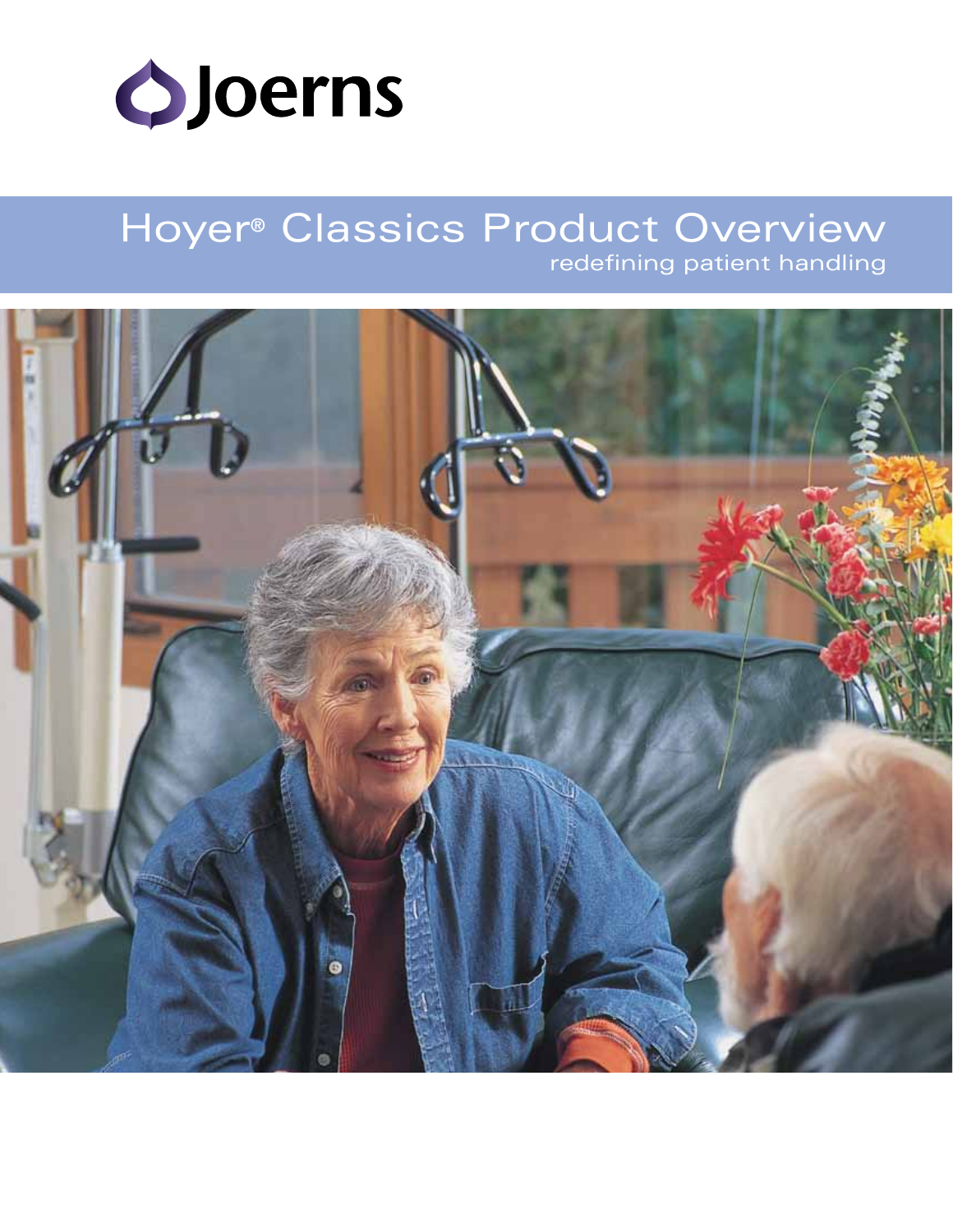For more than 50 years, Hoyer lifters have defined the lifter category. From Ted Hoyer's early designs in the 1950's to more efficient models built with modern designs and materials, the Hoyer name has always stood for innovation. Hoyer's full line of truly functional and versatile lifts offers outstanding performance and style beyond compare!



**HPL700/HPL700WSC**

- • Power operated base
- • Base clearance of 4.5"
- • 6-point cradle design minimizes bariatric patient discomfort
- • Oversized handles offer various grip choices while encouraging proper body mechanics
- Floor pick-up capability
- Emergency stop, power manual lowering
- • Utilizes HoyerPro Bariatric Sling
- 700 lb. patient capacity



**HPL402**

- • Adjustable U-base
- • Reverse-mounted actuator for additional knee clearance
- • 6-point non-sway cradle offers maximum sling options
- • Built-in emergency stop button
- • Manual release for emergency lowering
- • Lift leg guards and caster bumpers
- 400 lb. patient capacity



#### **P-C-HLA-2**

- Powered lifting provides more focus on the patient being lifted
- Adjustable U-base with 5.5" clearance
- • 6-point cradle works with an array of Hoyer slings
- Easy cleaning, durable chrome finish
- 400 lb. patient capacity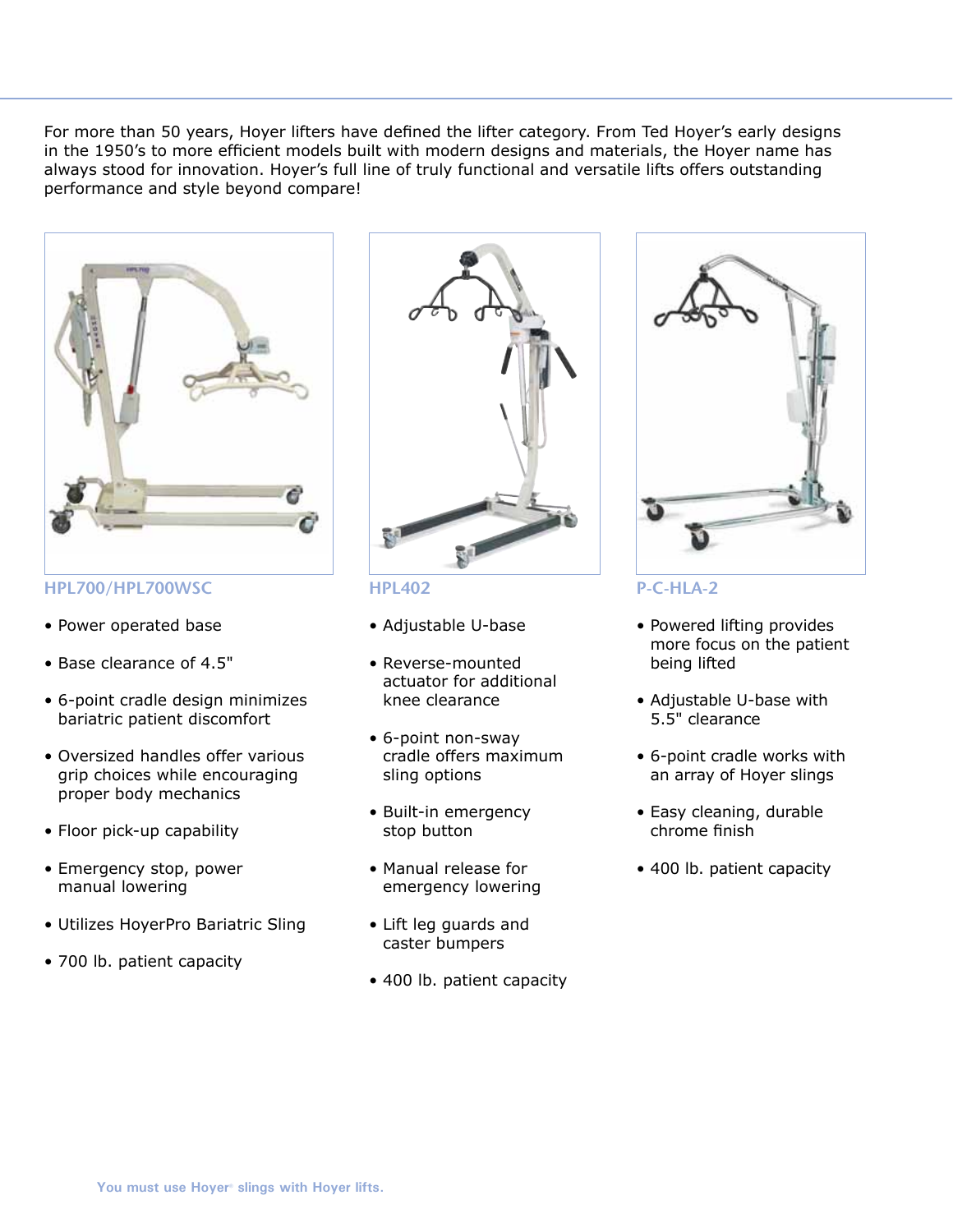

**C-HLA-2, C-HLA-2T, C-CB-L2, C-HLA**

- Innovative 6-point cradle works with an array of Hoyer slings, including 2, 4, and 6-point slings
- Extended reach for floor pick-up capabilities
- • Adjustable legs (does not apply to C-CB-L2)
- 400 lb. resident capacity
- Long-wearing chrome finish maintains appearance
- Mast and base separate for easy travel or storage
- Standard 4" casters are offset for greater stability and smooth operation



**HML400**

- Contemporary painted design
- Ergonomically placed hydraulic pump handle is easy to use
- Pump handle rotates, allowing operation from either side of lifter
- Adjustable U-legs for easier seating or toileting
- • Disassembles for easy storage
- 400 lb. resident capacity
- Priced for reimbursement